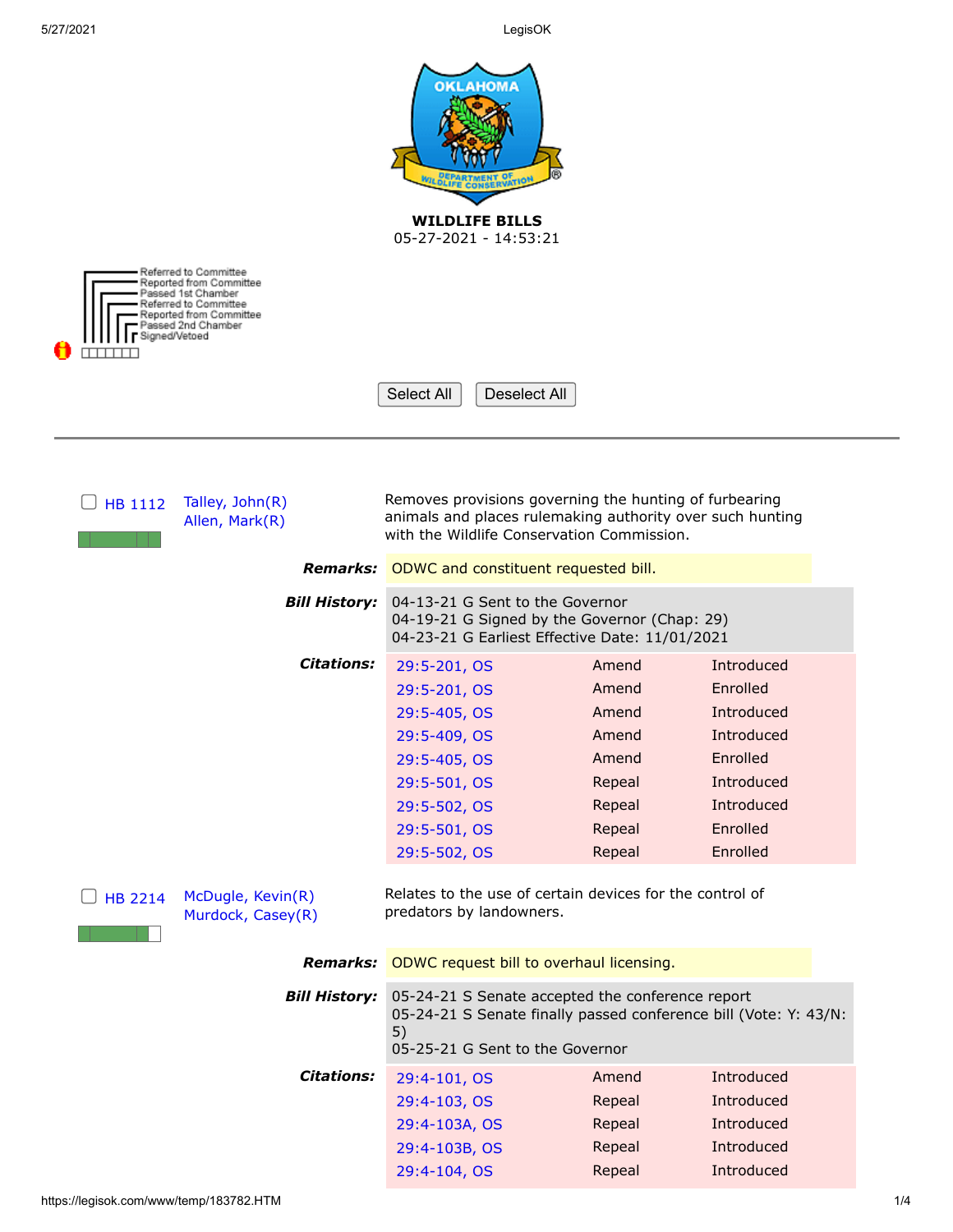| 29:4-104A, OS  | Repeal       | Introduced           |
|----------------|--------------|----------------------|
| 29:4-105, OS   | Repeal       | Introduced           |
| 29:4-106, OS   | Repeal       | Introduced           |
| 29:4-107, OS   | Repeal       | Introduced           |
| 29:4-108, OS   | Repeal       | Introduced           |
| 29:4-108A, OS  | Repeal       | Introduced           |
| 29:4-109, OS   | Repeal       | Introduced           |
| 29:4-110, OS   | Amend        | Introduced           |
| 29:4-112, OS   | Amend        | Introduced           |
| 29:4-111, OS   | Repeal       | Introduced           |
| 29:4-113, OS   | Repeal       | Introduced           |
| 29:4-113A, OS  | Repeal       | Introduced           |
| 29:4-113.1, OS | Repeal       | Introduced           |
| 29:4-115, OS   | Repeal       | Introduced           |
| 29:4-116, OS   | Repeal       | Introduced           |
| 29:4-117, OS   | Repeal       | Introduced           |
| 29:4-118, OS   | Repeal       | Introduced           |
| 29:4-119, OS   | Repeal       | Introduced           |
| 29:4-120, OS   | Repeal       | Introduced           |
| 29:4-121, OS   | Repeal       | Introduced           |
| 29:4-122, OS   | Repeal       | Introduced           |
| 29:4-123, OS   | Repeal       | Introduced           |
| 29:4-124, OS   | Repeal       | Introduced           |
| 29:4-128, OS   | Repeal       | Introduced           |
| 29:4-128.1, OS | Repeal       | Introduced           |
| 29:4-129, OS   | Repeal       | Introduced           |
| 29:4-132, OS   | Amend        | Introduced           |
| 29:4-134, OS   | Amend        | Introduced           |
| 29:4-130, OS   | Repeal       | Introduced           |
| 29:4-136, OS   | Repeal       | <b>Introduced</b>    |
| 29:4-138, OS   | Repeal       | Introduced           |
| 29:4-141, OS   | Amend        | Introduced           |
| 29:4-140, OS   | Repeal       | Introduced           |
| 29:4-143, OS   | Repeal       | Introduced           |
| 29:4-144, OS   | Repeal       | Introduced           |
| 29:4-301, OS   | New Language | Introduced           |
| 29:4-302, OS   | New Language | Introduced           |
| 29:4-303, OS   | New Language | Introduced           |
| 29:4-301, OS   | New Language | <b>SF Substitute</b> |
| 29:5-203, OS   | Amend        | Introduced           |
| 29:5-301, OS   | Amend        | Enrolled             |

 $\Box$  [HB 2778](http://www.oklegislature.gov/BillInfo.aspx?Bill=HB2778&Session=2100) [Pfeiffer, John\(R\)](http://www.okhouse.gov/District.aspx?District=38) [Coleman, Bill \(F\)\(R\)](http://oksenate.gov/Senators/biographies/Coleman_bio.aspx) Requires digitization of certain court records before district attorneys may destroy them and includes wildlife cases under provisions related to document preservation.

| <b>Bill History:</b> 04-21-21 S Passed/Adopted (Vote: Y: 45/N: 0)                |       |            |  |
|----------------------------------------------------------------------------------|-------|------------|--|
| 04-22-21 G Sent to the Governor<br>04-27-21 G Signed by the Governor (Chap: 256) |       |            |  |
| <b>Citations:</b> 19:215.22, OS                                                  | Amend | Introduced |  |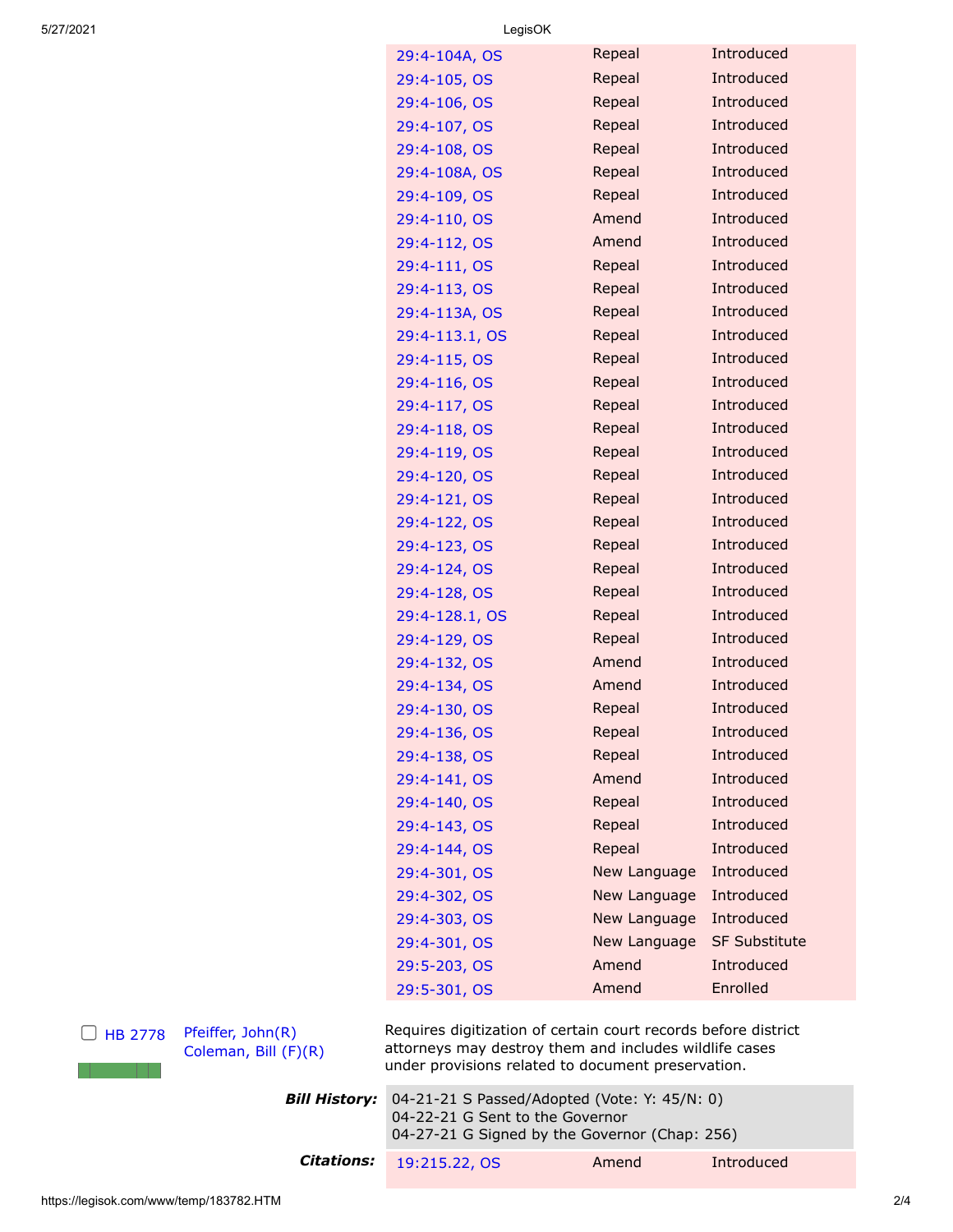| 5/27/2021                                                       | LegisOK                                                                                                                                                                              |                                                    |                                                                            |  |
|-----------------------------------------------------------------|--------------------------------------------------------------------------------------------------------------------------------------------------------------------------------------|----------------------------------------------------|----------------------------------------------------------------------------|--|
|                                                                 | 19:215.22, OS                                                                                                                                                                        | Amend                                              | Enrolled                                                                   |  |
| Gann, Tom(R)<br><b>HJR1046</b><br>Daniels, Julie(R)             | Approves and disapproves certain proposed permanent<br>rules of state agencies.                                                                                                      |                                                    |                                                                            |  |
| <b>Companions:</b>                                              | HJR1040 (Refiled from 57R Session)                                                                                                                                                   |                                                    |                                                                            |  |
| <b>Bill History:</b>                                            | 05-26-21 Laid out for consideration in the Senate 10:43am<br>05-26-21 S Passed/Adopted (Vote: Y: 38/N: 7)<br>05-26-21 G Sent to the Governor                                         |                                                    |                                                                            |  |
| <b>Citations:</b>                                               | , NR                                                                                                                                                                                 | Amend                                              | Introduced                                                                 |  |
| Talley, John(R)<br><b>HR 1002</b>                               | Supports efforts that highlight the importance of public<br>lands to Oklahomans and recognizes their importance to the<br>state's economy.                                           |                                                    |                                                                            |  |
| <b>Bill History:</b>                                            | 03-25-21 H Direct to calendar<br>03-25-21 H Passed/Adopted (Vote: Y: 57/N: 13)<br>03-29-21 G To Secretary of State without Signature                                                 |                                                    |                                                                            |  |
| <b>Citations:</b>                                               | , NR                                                                                                                                                                                 | Amend                                              | Introduced                                                                 |  |
| Stephens, Blake (F)(R)<br><b>SB 770</b><br>Roberts, Eric (F)(R) | Reauthorizes the Wildlife Diversity Program income tax<br>checkoff effective January 1, 2022.                                                                                        |                                                    |                                                                            |  |
| Remarks:                                                        | ODWC request bill to reauthorize the Wildlife Diversity Tax<br>Check-off                                                                                                             |                                                    |                                                                            |  |
| <b>Bill History:</b>                                            | 04-26-21 G Sent to the Governor<br>04-28-21 G Signed by the Governor (Chap: 367)<br>05-06-21 G Earliest Effective Date: 11/01/2021                                                   |                                                    |                                                                            |  |
| <b>Citations:</b>                                               | 29:3-310, OS<br>29:3-310, OS                                                                                                                                                         | Amend<br>Amend                                     | Introduced<br>Enrolled                                                     |  |
| Murdock, Casey(R)<br><b>SB 812</b><br>Fetgatter, Scott(R)       | Relates to the surrender of certain licenses to the Dept. of<br>Wildlife upon conviction of certain crimes and by court<br>order.                                                    |                                                    |                                                                            |  |
| <b>Bill History:</b>                                            | 04-26-21 G Sent to the Governor<br>04-28-21 G Signed by the Governor (Chap: 370)<br>05-06-21 G Earliest Effective Date: 11/01/2021                                                   |                                                    |                                                                            |  |
| <b>Citations:</b>                                               | 29:4-101, OS<br>29:4-101, OS<br>29:5-202.1, OS<br>29:5-202.1, OS<br>29:7-205, OS<br>29:7-205, OS                                                                                     | Amend<br>Amend<br>Amend<br>Amend<br>Amend<br>Amend | Introduced<br>Enrolled<br>Introduced<br>Enrolled<br>Introduced<br>Enrolled |  |
| Dahm, Nathan(R)<br><b>SB 839</b><br>Roberts, Sean(R)            | Prohibits game wardens from placing or using game and<br>wildlife cameras on private property without permission<br>from the property owner or a valid warrant issued by a<br>judge. |                                                    |                                                                            |  |
| <b>Bill History:</b>                                            | 04-20-21 G Sent to the Governor<br>04-23-21 G Signed by the Governor (Chap: 202)<br>04-27-21 G Earliest Effective Date: 11/01/2021                                                   |                                                    |                                                                            |  |
| <b>Citations:</b>                                               | 29:3-201, OS                                                                                                                                                                         | Amend                                              | Introduced                                                                 |  |